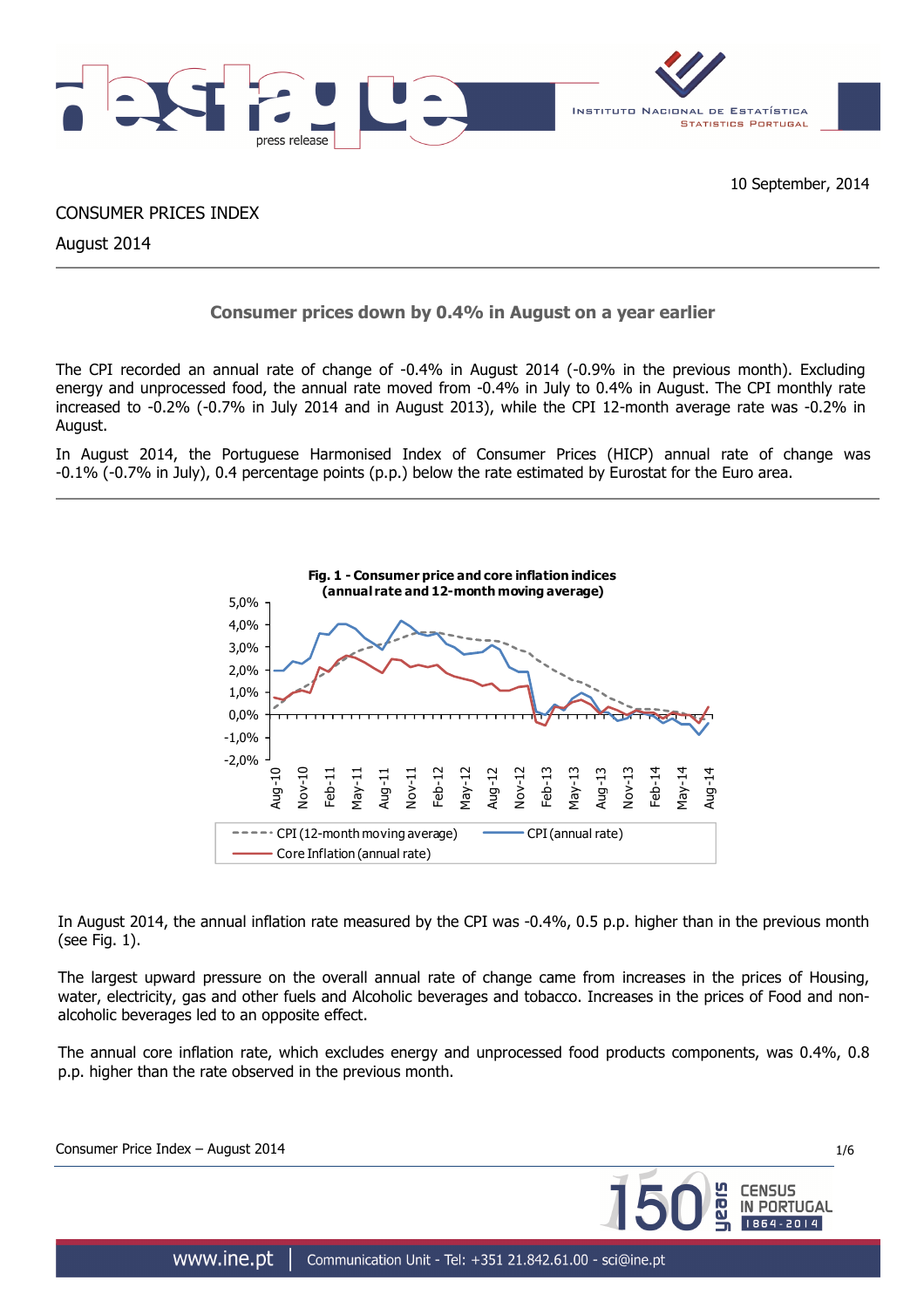

In August, the CPI monthly rate was -0.2% (-0.7% in July 2014 and in July 2013). The main upward contribution to this result came from changes in the prices of Transports. On the opposite side, decreases were observed in the prices of Clothing and footwear.

In August 2014, the HICP annual rate decreased to -0.1% (-0.7% in July). The HICP monthly rate was -0.1% (-0.6% in the previous month and -0.7% in August 2013).

In July, the annual rate of change of the Euro area was 1.1 p.p. higher than the annual rate of change of the Portuguese HICP. That difference is estimated to have decreased to 0.4 p.p. in August.

The HICP 12-month average rate remained at -0.1% in August.



## **Housing Rents**

In August 2014, compared with July, the average value of rents by net area for the whole country remained stable.

The only decreases were observed in the Centro and Lisbon regions, where the value of rents by net area decreased 0.1% in both regions. The main increase was recorded in the North region (0.3%).

The annual change rate of the housing rents for the whole country was 4.4% in August (4.3% in July). The main decrease was observed in the Madeira region (-1.9%), while the Lisbon region recorded an increase of 7.2%.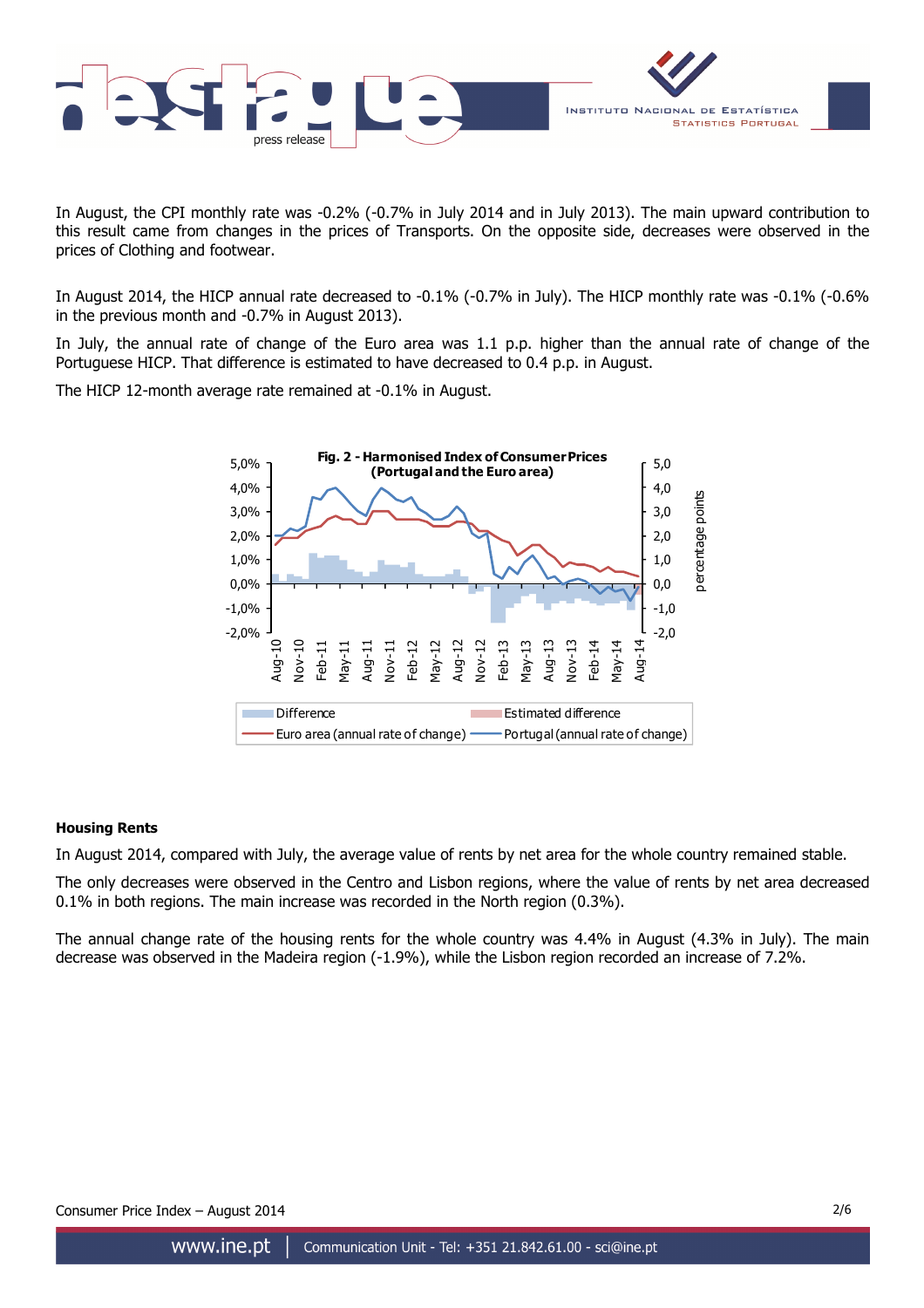



## **Consumer Price Index**

The Consumer Price Index (CPI) measures the change over time of the prices of a certain basket of goods and services bought by a "typical" consumer. The CPI has been designed to capture price changes and not to measure price levels.

The CPI is updated every year with the most recent information on prices and quantities. The 2014 CPI weighting structure and the sample of goods and services included in the basket are a result of the combination of three fundamental sources of information: the final 2011 and preliminary 2012 results of the Portuguese National Accounts complemented with the Household Budget Survey and the Census for more detailed levels of expenditure. Administrative data is also used.

The CPI is compiled through the aggregation of seven regional price indexes and the goods and services included in the index are grouped according to the COICOP classification.

## **Table 1: CPI - COICOP<sup>1</sup> Divisions**

| 01 | Food and non-alcoholic beverages                                      | 07 | <b>Transports</b>                |
|----|-----------------------------------------------------------------------|----|----------------------------------|
| 02 | Alcoholic beverages and tobacco                                       | 08 | Communications                   |
| 03 | Clothing and footwear                                                 | 09 | Recreation and culture           |
| 04 | Housing, water, electricity, gas and other fuels                      | 10 | Education                        |
| 05 | Furnishings, household equipment and routine maintenance of the house | 11 | Restaurants and hotels           |
| 06 | Health                                                                | 12 | Miscellaneous goods and services |
|    | $\cdots$<br>$\cdots$<br>$\sim$                                        |    |                                  |

<sup>1</sup> COICOP: Classification Of Individual Consumption by Purpose

#### **Monthly rate**

The monthly rate is the change in the index of a certain month compared with the index of the previous month expressed as a percentage. Although up-to-date, this measure can be affected by seasonal and other effects.

#### **Annual rate**

The annual rate is the change in the index of a certain month compared with the index of the same month in the previous year expressed as a percentage. In the presence of a stable seasonal pattern, seasonal effects do not influence this measure.

#### **12-month average rate**

The 12-month average rate is the change in the average index of one year compared with the average index of the previous year expressed as a percentage. This moving average is less sensitive to transient changes in prices.

#### **Core inflation index (all items CPI excluding unprocessed food and energy products)**

The core inflation index is compiled by excluding the prices of unprocessed food and energy products from the all items CPI. The primary objective of this index is to capture the underlying inflation pressures in the economy.

#### **Harmonised Index of Consumer Prices**

The Harmonised Index of Consumer Prices (HICP) is compiled in each member state of the European Union for the purposes of inflation comparisons across EU countries, as required by the Treaty on European Union'. This index plays an important role as a guideline for the achievement of the European System of Central Banks primary objective: price stability. In 1998, the European Central Bank adopted the HICP as "the most appropriate price measure" for its definition of price stability in the Euro area<sup>2</sup>.

The current HICP (2005 = 100) is produced in each Member State following a harmonized methodology developed by experts in the field of price statistics, under the Eurostat's "Price Statistics Working Group". From the methodological point of view, there are no major differences between the HICP and CPI. However, the different scope of coverage leads to differences in the weighting structure, mainly in Restaurants and hotels. This is mostly an effect of the inclusion of non-residents expenditure ("tourists") in the HICP and the corresponding exclusion from the CPI.

Additional information on the methodology of the HICP can be found on the Eurostat website at http://epp.eurostat.ec.europa.eu/portal/page/portal/hicp/introduction.

\_\_\_\_\_\_\_\_\_\_\_\_\_\_\_\_\_\_\_\_\_ 1 - Article 109j and protocol on the convergence criteria referred to in that article.

2 - "A stability oriented monetary policy strategy for the ESCB". ECB press notice released on 13 October 1998.

## Consumer Price Index – August 2014 3/6

www.ine.pt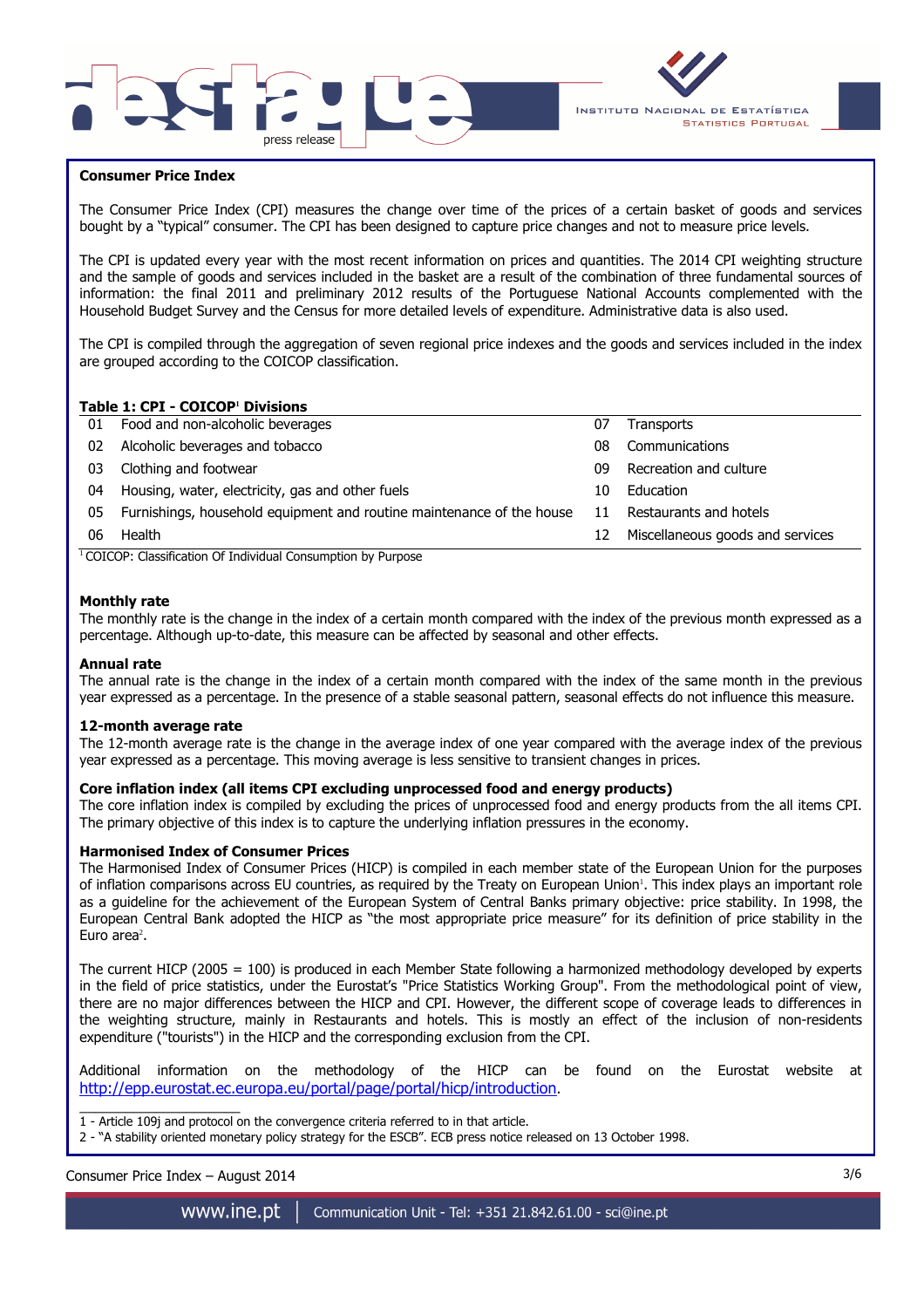



# **Table 2: CPI and HICP 2014 weighting structure COICOP<sup>1</sup> divisions CPI HICP**  01 Food and non-alcoholic beverages 211.8 204.7 02 Alcoholic beverages and tobacco 37.9 37.1 03 Clothing and footwear 68.9 04 Housing, water, electricity, gas and other fuels 87.3 87.3 87.3 05 Furnishings, household equipment and routine maintenance of the house 64.0 62.0 06 Health 72.0 67.1 07 Transport 128.9 (128.9 ) and the set of the set of the set of the set of the set of the set of the set of t 08 Communication 36.3 35.3 09 Recreation and culture **1998 Recreation and culture** 1998 10 Education 15.7 15.1 11 Restaurants and hotels 90.8 122.7 12 Miscellaneous goods and services 105.0 101.6 105.0 101.6 00 All items **1000 1000**

<sup>1</sup> COICOP: Classification Of Individual Consumption by Purpose.

## **Presentation of data and rounding rules**

Since the release of the January 2013 CPI indices are published with base 100 in the year 2012.

Due to rounding procedures, those indices may not reproduce exactly the published rates of change. However, it should be noted that the published rates prevail.

In this press release the descriptive analysis is based on rounded values to one decimal.

#### **Next press release**

The September 2014 CPI/HICP will be released on October 10<sup>th</sup> 2014

Consumer Price Index – August 2014 4/6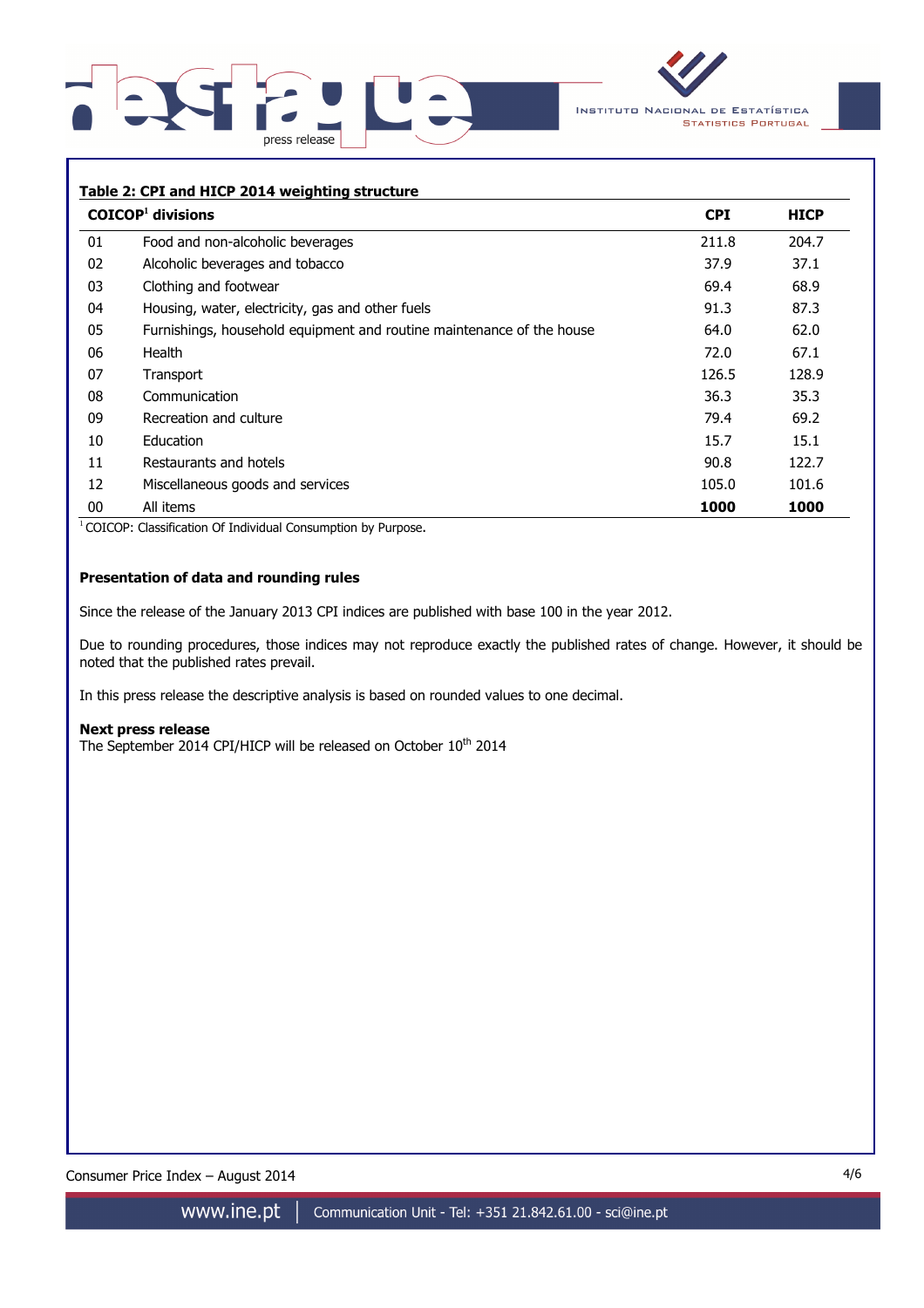

| <b>Annex:</b>   |             |                       |                                                                    |       |         | CPI rate of change (index division and all items CPI) |         |         |         |      |      |         |         |  |  |  |
|-----------------|-------------|-----------------------|--------------------------------------------------------------------|-------|---------|-------------------------------------------------------|---------|---------|---------|------|------|---------|---------|--|--|--|
|                 |             | Index divisions $(1)$ |                                                                    |       |         |                                                       |         |         |         |      |      |         |         |  |  |  |
|                 | 01          | 02                    | 03                                                                 | 04    | 05      | 06                                                    | 07      | 08      | 09      | 10   | 11   | 12      |         |  |  |  |
|                 |             | Annual average rate   |                                                                    |       |         |                                                       |         |         |         |      |      |         |         |  |  |  |
| 2011            | 2.10        | 7.94                  | $-3.93$                                                            | 6.66  | 1.17    | 4.46                                                  | 8.90    | 2.99    | 0.96    | 2.05 | 1.41 | 1.79    | 3.65    |  |  |  |
| 2012            | 3.20        | 4.74                  | $-5.24$                                                            | 8.72  | $-0.47$ | 0.35                                                  | 3.27    | 0.46    | 0.91    | 1.50 | 4.47 | 1.11    | 2.77    |  |  |  |
| 2013            | 1.94        | 4.05                  | $-3.31$                                                            | 2.15  | $-0.51$ | 1.49                                                  | $-2.32$ | 0.45    | 0.41    | 1.18 | 1.65 | $-0.61$ | 0.27    |  |  |  |
|                 |             | Annual rate           |                                                                    |       |         |                                                       |         |         |         |      |      |         |         |  |  |  |
| 2012 August     | 3.27        | 5.22                  | $-4.30$                                                            | 10.47 | $-0.55$ | $-2.03$                                               | 3.84    | 0.50    | 1.33    | 1.42 | 5.08 | 1.04    | 3.08    |  |  |  |
| September       | 2.93        | 5.14                  | $-7.35$                                                            | 10.85 | $-0.75$ | $-1.80$                                               | 3.78    | 0.67    | 2.17    | 1.48 | 4.87 | 0.94    | 2.88    |  |  |  |
| October         | 3.18        | 5.18                  | $-5.79$                                                            | 4.88  | $-0.62$ | $-2.23$                                               | 3.27    | 0.69    | 1.87    | 1.33 | 4.76 | 0.60    | 2.13    |  |  |  |
| November        | 3.29        | 4.92                  | $-5.59$                                                            | 4.81  | $-0.65$ | $-2.00$                                               | 1.64    | 0.69    | 2.05    | 1.43 | 4.72 | 0.67    | 1.89    |  |  |  |
| December        | 3.21        | 4.79                  | $-4.84$                                                            | 5.02  | $-0.45$ | $-1.77$                                               | 1.67    | 0.78    | 1.81    | 1.42 | 4.53 | 0.36    | 1.92    |  |  |  |
| 2013 January    | 2.29        | 5.00                  | $-5.19$                                                            | 3.60  | $-0.41$ | $-3.01$                                               | $-1.42$ | $-1.45$ | 2.08    | 1.44 | 2.15 | $-0.36$ | 0.17    |  |  |  |
| February        | 2.00        | 5.12                  | $-4.94$                                                            | 3.48  | $-0.25$ | $-1.68$                                               | $-1.60$ | $-0.41$ | 0.92    | 1.41 | 1.60 | $-0.34$ | $-0.03$ |  |  |  |
| March           | 2.15        | 4.46                  | $-4.53$                                                            | 3.11  | $-0.24$ | $-0.83$                                               | $-1.96$ | $-0.58$ | 1.60    | 1.44 | 1.81 | $-0.02$ | 0.45    |  |  |  |
| April           | 2.02        | 3.74                  | $-3.63$                                                            | 2.67  | $-0.21$ | 0.14                                                  | $-4.38$ | 0.15    | 1.44    | 1.45 | 1.95 | 0.07    | 0.18    |  |  |  |
| May             | 3.10        | 4.06                  | $-3.55$                                                            | 2.42  | $-0.41$ | 2.04                                                  | $-3.42$ | 0.50    | 0.88    | 1.49 | 2.31 | 0.00    | 0.71    |  |  |  |
| June            | 2.84        | 3.98                  | $-3.40$                                                            | 2.20  | $-0.13$ | 2.57                                                  | $-1.52$ | 0.53    | 0.83    | 1.49 | 2.18 | $-0.10$ | 0.98    |  |  |  |
| July            | 2.45        | 2.61                  | $-1.23$                                                            | 1.99  | $-0.33$ | 2.97                                                  | 0.05    | 0.80    | 0.08    | 1.49 | 1.88 | $-1.26$ | 0.76    |  |  |  |
| August          | 2.94        | 3.30                  | $-2.86$                                                            | 1.84  | $-0.73$ | 3.47                                                  | $-1.77$ | 0.78    | $-0.63$ | 1.47 | 2.04 | $-1.48$ | 0.15    |  |  |  |
| September       | 1.90        | 3.51                  | $-2.12$                                                            | 1.44  | $-0.54$ | 3.53                                                  | $-3.68$ | 0.85    | $-0.07$ | 1.45 | 1.56 | $-1.02$ | 0.12    |  |  |  |
| October         | 0.48        | 4.15                  | $-2.80$                                                            | 1.09  | $-0.76$ | 3.19                                                  | $-4.05$ | 1.14    | $-0.49$ | 0.39 | 1.11 | $-0.98$ | $-0.25$ |  |  |  |
| November        | 0.53        | 4.48                  | $-3.08$                                                            | 1.13  | $-0.96$ | 3.00                                                  | $-3.47$ | 1.57    | $-0.68$ | 0.33 | 0.70 | $-0.99$ | $-0.15$ |  |  |  |
| December        | 0.61        | 4.27                  | $-2.65$                                                            | 0.94  | $-1.10$ | 3.00                                                  | $-0.54$ | 1.55    | $-1.03$ | 0.31 | 0.55 | $-0.81$ | 0.20    |  |  |  |
| 2014 January    | 0.20        | 4.26                  | $-2.63$                                                            | 2.15  | $-1.18$ | 1.37                                                  | $-1.38$ | 3.39    | $-1.40$ | 0.29 | 0.61 | $-0.44$ | 0.06    |  |  |  |
| February        | $-0.05$     | 3.71                  | $-2.26$                                                            | 2.27  | $-1.00$ | 1.01                                                  | $-1.89$ | 2.45    | $-0.95$ | 0.36 | 0.63 | $-0.39$ | $-0.08$ |  |  |  |
| March           | $-0.42$     | 2.22                  | $-1.02$                                                            | 2.10  | $-0.92$ | 0.78                                                  | $-3.08$ | 1.98    | $-1.48$ | 0.40 | 0.17 | $-0.43$ | $-0.37$ |  |  |  |
| April           | $-0.93$     | 2.36                  | $-1.82$                                                            | 2.10  | $-0.91$ | 0.16                                                  | 0.26    | 1.61    | $-1.33$ | 0.46 | 0.13 | $-0.70$ | $-0.14$ |  |  |  |
| May             | $-2.33$     | 2.14                  | $-1.65$                                                            | 2.15  | $-0.83$ | 0.29                                                  | $-0.52$ | 1.58    | $-1.18$ | 0.41 | 0.65 | $-0.72$ | $-0.44$ |  |  |  |
| June            | $-2.53$     | 2.88                  | $-1.45$                                                            | 2.32  | $-1.00$ | 0.74                                                  | 0.15    | 0.36    | $-1.80$ | 0.40 | 0.62 | $-0.63$ | $-0.42$ |  |  |  |
| July            | $-3.05$     | 3.11                  | $-7.45$                                                            | 2.15  | $-0.77$ | 0.81                                                  | 0.09    | 0.37    | $-1.94$ | 0.36 | 0.84 | 0.22    | $-0.87$ |  |  |  |
| August          | $-3.17$     | 3.38                  | $-0.67$                                                            | 2.18  | $-0.34$ | 0.71                                                  | 0.58    | 0.39    | $-0.99$ | 0.37 | 1.28 | $-0.24$ | $-0.36$ |  |  |  |
| <b>Symbols:</b> | f estimated |                       | Po provisional                                                     |       |         | x not available                                       |         |         |         |      |      |         |         |  |  |  |
| Note:           |             |                       | (1) The names of the divisions are given in the explanatory notes. |       |         |                                                       |         |         |         |      |      |         |         |  |  |  |

Consumer Price Index – August 2014 **5/6**

INE - Portugal

Source: